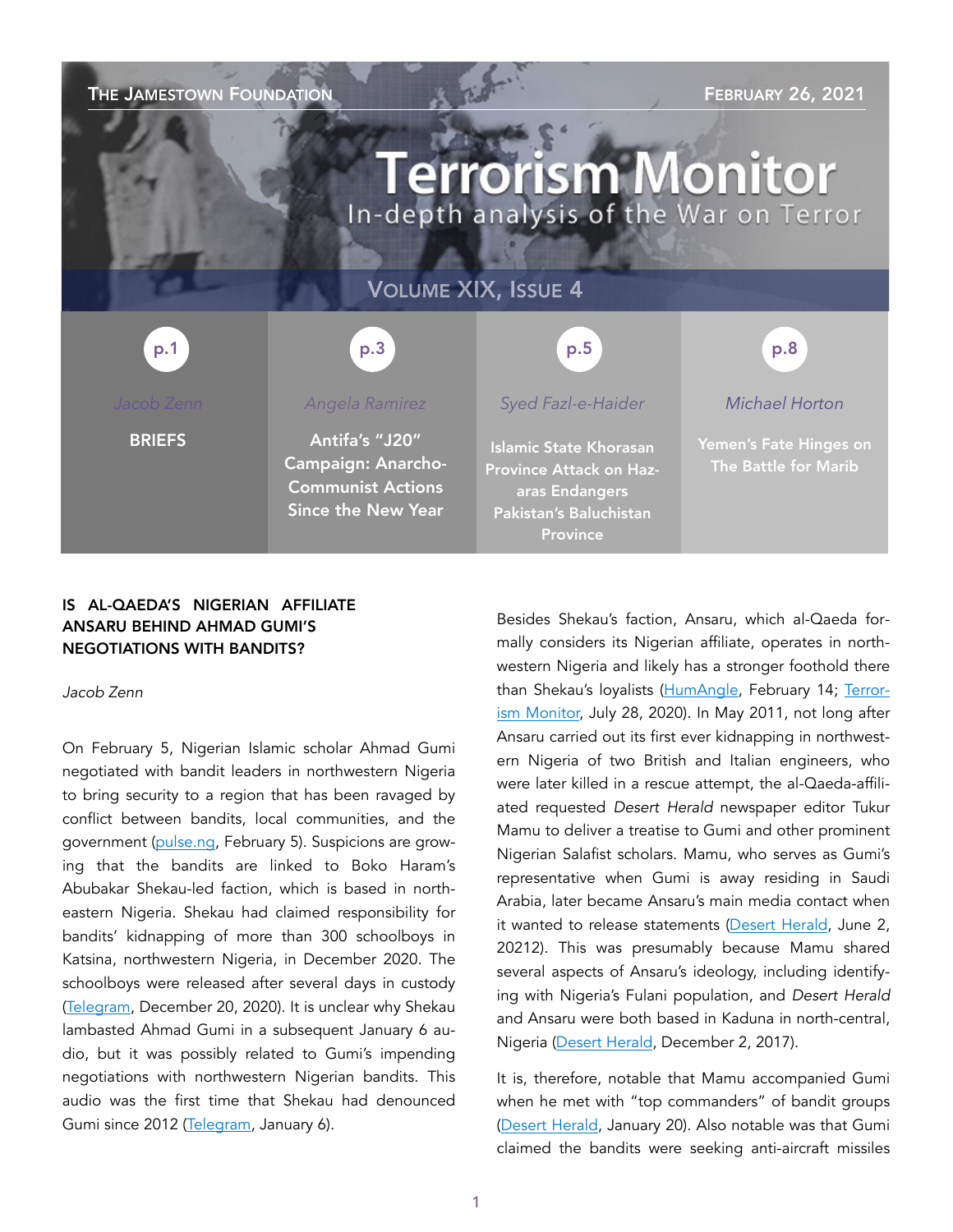because Ansaru used such weapons against Nigeria's air force in Kaduna in January 2020 ([punchng.com](https://punchng.com/bandits-plan-to-acquire-anti-aircraft-missiles-gumi/), February 13; [vanguardngr.com,](https://www.vanguardngr.com/2020/02/police-storm-ansaru-terrorists-camp-neautralise-250-terrorists-bandits/) February 5, 2020). Ansaru also would need anti-aircraft weapons because Nigeria's air force has continued launching airstrikes on "Ansaru bandit" camps in the northwest, including Katsina ([prnigeria.com,](https://prnigeria.com/2020/11/20/video-katsina-forest-naf-aircraft-spot-ansaru-bandits-fire-rockets-on-targets/) November 20, 2020). One bandit leader also reminded Gumi during negotiations that "This is how Boko Haram started, Nigeria underestimated us and the problem" [\(Dailypostng.com,](https://dailypost.ng/2021/02/04/this-is-how-boko-haram-started-bandit-leaders-dare-nigerian-authorities/) February 4).

Ansaru and, to an extent, Shekau's faction are certainly in northwestern Nigeria. The historical connection of Gumi, Tukur Mamu, and Ansaru should also raise new questions about whether the al-Qaeda affiliate is operating behind the scenes of the ongoing negotiations between Gumi and bandits in northwestern Nigeria, with Mamu also playing some sort of mediating role. The fact that one bandit leader with whom Gumi met, Dogi Gide, has reported Ansaru ties further suggests the group's hand in the negotiations [\(Sahara Reporters](http://saharareporters.com/2021/02/19/islamic-cleric-gumi-niger-ssg-meet-bandits-forest-appeal-release-abductees), Feb-ruary 19; [HumAngle](https://humangle.ng/terrorists-suffer-major-casualties-as-dogo-gide-nurse-injury/), June 9, 2020).

*Jacob Zenn is the editor of* Terrorism Monitor.

## ETHIOPIA BREAKS UP ISLAMIC STATE CELL IN OROMO, BUT QUESTIONS REMAIN

### *Jacob Zenn*

On January 31, Ethiopia reported that it arrested a group of jihadists in its Oromo region bordering Somalia that was inspired by Islamic State (IS) ([borkena.com](https://borkena.com/2021/01/31/islamic-state-centre-extremist-groups-arrested-in-bale/), January 31). This was surprising because IS has rarely featured Ethiopia in its propaganda and Ethiopians have not been prominent among IS or even al-Shabaab members in neighboring Somalia. Also unusual about these reports are that the cell allegedly had "connections" with al-Shabaab, which is an al-Qaeda affiliate and enemy of IS. Further, the timing of the arrests amid Ethiopia's ongoing war against rebels in Tigray in the country's north could mean whether or not the cell was truly affiliated with IS, the announcements about the arrests may have been inflated to divert attention from the conflict in Tigray ([Terrorism Monitor,](https://jamestown.org/program/how-war-in-ethiopia-impacts-red-sea-and-horn-of-africa-power-politics-the-battle-in-tigray-and-beyond/) December 17, 2020).

At the same time, Ethiopia's military released a video of weapons and money captured from the IS suspects that appeared authentic [\(HCH24 Djibouti,](https://www.youtube.com/watch?v=N3UZGfvXtBQ&feature=youtu.be) January 25). Also featured were apparent confessions from the IS members and the wives of the suspects, who all wore face coverings. Ethiopia evidently considered it among the most important of the counterterrorism operations that the country has conducted in recent years. Previously, in September 2019, the Ethiopian government warned that IS and al-Shabaab would target hotels in Ethiopia ([africanews.com](https://www.africanews.com/2019/09/23/ethiopia-army-arrests-islamic-state-members-recruiting-arming-locals/), September 23, 2019). However, no such attacks have taken place since then.

In the near future, it is likely the reported arrest of IS or al-Shabaab members will remain a one-off affair. IS has not traditionally focused on Ethiopia, and al-Shabaab is also focused more on Kenya than Ethiopia in terms of external operations. Moreover, Ethiopia's conflict in Tigray is forcing the army to reduce its military footprint in Somalia [\(Somaliaffairs.com,](https://www.somaliaffairs.com/news/ethiopia-reportedly-withdraws-troops-from-somalia-as-fighting-rages-in-tigray/) November 15, 2020). This would make it less likely for al-Shabaab to conduct attacks in Ethiopia that could compel Ethiopia's army to redeploy to Somalia.

*Jacob Zenn is the editor of Terrorism Monitor*.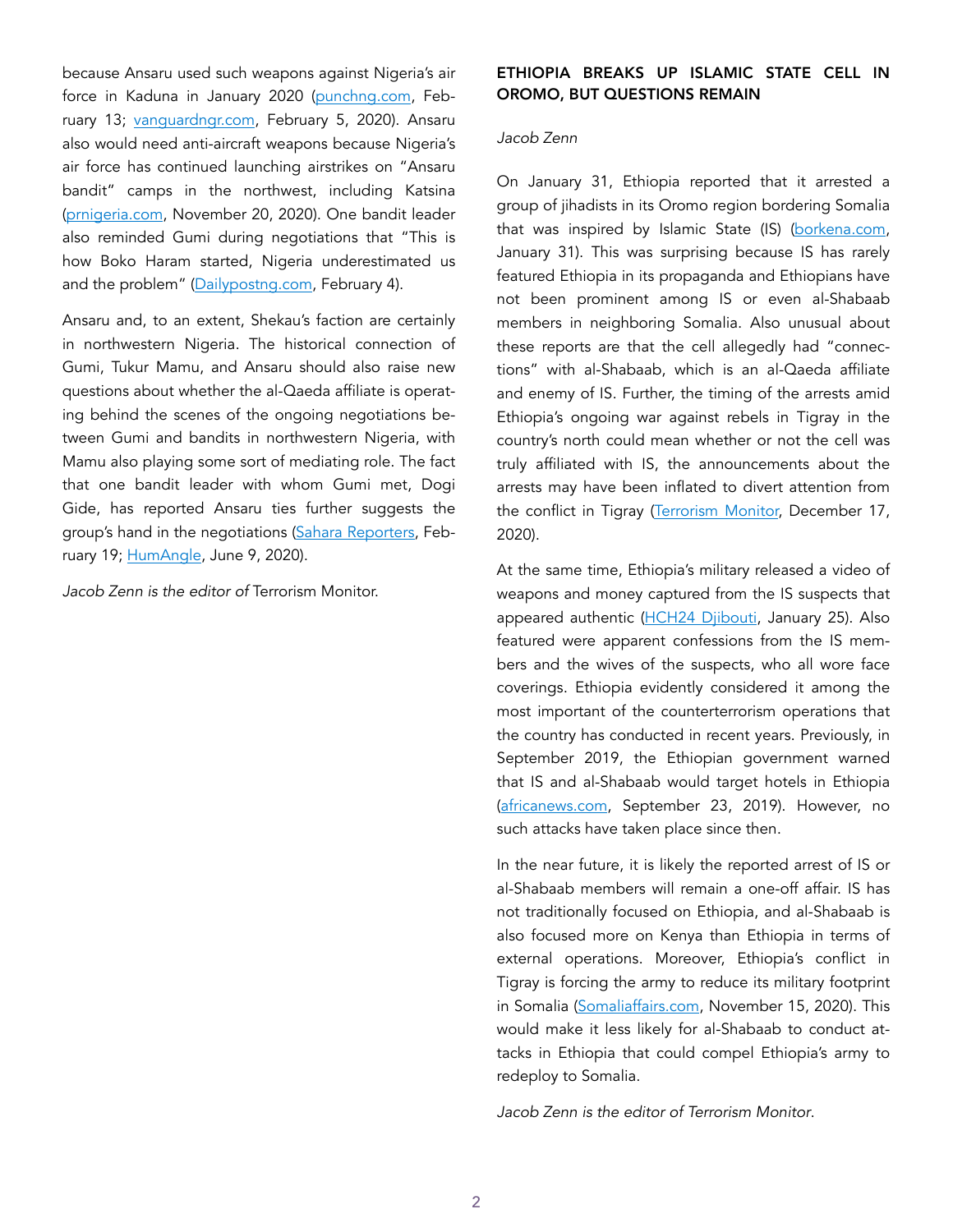## Antifa's 'J20' Campaign: Anarcho-Communist Actions Since the New Year

#### *Angela Ramirez*

The new year brought about a noticeable shift in the tactics and goals of Antifa groups nationwide. After President Joe Biden's January 20 inauguration, Antifa cells in the Pacific Northwest, northern California, and Colorado simultaneously broadened their focus from anti-police rhetoric to condemnation of the United States as a whole. This adjustment in Antifa's publicized ideology increased the transparency of the movement's end-goals and shed light on their experimentation with alternative 'direct action' tactics, which began with Antifa cells' launching on Inauguration Day a series of coordinated protests and marches marketed as Antifa's "J20 [January 20]" campaign.

## Antifa's Inauguration Day Campaign Exposes New Agendas

From 2016 to 2020, Antifa protests almost exclusively expressed contempt of former President Donald Trump, his administration's Mexican border immigration policy, and the police's use of force. However, on President Biden's Inauguration Day, Antifa cells in cities such as Portland, Seattle, and Denver took to the streets for coordinated marches and riots called "J20." One day afterward, they bragged about their activities on the An-tifa website, itsgoingdown.com ([It'sGoingDown](https://itsgoingdown.org/resistance-in-the-streets-on-j20-confronts-far-right-denounces-neoliberalism/), January 21). The messaging at all the rallies was harmonized around anti-American sentiment and a rejection of the United States' political and economic systems as a whole.

One difference between various "J20" Antifa actions was that rioting was widespread on the West Coast, while rallies in the Rocky Mountain region remained lawful. In Seattle, for example, which regularly witnesses Antifa actions, a late afternoon march transitioned into a riot when black-bloc Antifa activists smashed the windows of an Amazon Go store and a Starbucks store and sprayed anarchist graffiti on the walls of multiple commercial buildings. Meanwhile, in downtown Portland, Antifa conducted a 'direct action' attack on the local

Democrat Party office [\(Twitter.com/PDXZane](https://twitter.com/PDXzane/status/1352040561088163840), January 20). The building's windows were shattered and anarchist graffiti was left on the office exterior. Rioters also marched with signs stating "We don't want Biden, we want revenge for police murders, imperialist wars, and fascist massacres" and "We are ungovernable" [\(Twitter.](https://twitter.com/ByMikeBaker/status/1352037060421402629?ref_src=twsrc%5Etfw%7Ctwcamp%5Etweetembed%7Ctwterm%5E1352042120106762240%7Ctwgr%5E%7Ctwcon%5Es2_&ref_url=https://thenomanzone.com/index.php/2021/01/23/antifaabolishamerica/) [com/ByMikeBaker,](https://twitter.com/ByMikeBaker/status/1352037060421402629?ref_src=twsrc%5Etfw%7Ctwcamp%5Etweetembed%7Ctwterm%5E1352042120106762240%7Ctwgr%5E%7Ctwcon%5Es2_&ref_url=https://thenomanzone.com/index.php/2021/01/23/antifaabolishamerica/) January 20).

Further south, in California's Bay Area, an Antifa-organized march saw graffiti sprayed on the San Mateo county courthouse's sign and probationary building [\(An](https://antifasac.blackblogs.org/2021/01/15/we-will-not-be-deterred-j20-stop-the-fascist-creep-all-out-for-sac/)[tifasac.Blackblogs.org,](https://antifasac.blackblogs.org/2021/01/15/we-will-not-be-deterred-j20-stop-the-fascist-creep-all-out-for-sac/) January 15). Marchers also chanted anti-American messages such as "No prisons, no walls, no USA at all" [\(Twitter.com/Srodd\\_CPR,](https://twitter.com/SRodd_CPR/status/1351990214126837760) January 20). In Denver, the "J20" rally organized by a local Antifa group called "Denver Communists" remained non-destructive. However, the rhetoric in speeches made by Antifa activists shed light on anarcho-communist ideology. One speaker asserted the United States, "cannot be reformed, the solution is to abolish America" ([Twitter.com/Scatsots](https://twitter.com/SCATSOTS/status/1352039968013643776), January 20). Another speaker exclaimed that the U.S. flag is a symbol of slavery and genocide and shortly afterwards a large U.S. flag was burned by an Antifa black-bloc militant [\(Twitter.com/](https://twitter.com/SCATSOTS/status/1352039134735572993?ref_src=twsrc%5Etfw%7Ctwcamp%5Etweetembed%7Ctwterm%5E1352039134735572993%7Ctwgr%5E%7Ctwcon%5Es1_&ref_url=https://thenomanzone.com/index.php/2021/01/23/antifaabolishamerica/) [Scatsots,](https://twitter.com/SCATSOTS/status/1352039134735572993?ref_src=twsrc%5Etfw%7Ctwcamp%5Etweetembed%7Ctwterm%5E1352039134735572993%7Ctwgr%5E%7Ctwcon%5Es1_&ref_url=https://thenomanzone.com/index.php/2021/01/23/antifaabolishamerica/) January 20[; Twitter.com/JoshWhitston,](https://twitter.com/JoshWhitston/status/1351982157615554560?ref_src=twsrc%5Etfw%7Ctwcamp%5Etweetembed%7Ctwterm%5E1351982157615554560%7Ctwgr%5E%7Ctwcon%5Es1_&ref_url=https://www.newsweek.com/protesters-burn-american-flag-steps-colorado-capitol-inauguration-underway-1563199) January 20).

### New Tactics in Antifa's Toolshed

Antifa in the Pacific Northwest has begun leveraging the homelessness crisis to promote their property use demands. In multiple instances, Antifa's activism for the homeless has transitioned into militancy, however. In Olympia, Washington, for example, a mixed group of Antifa and homelessness activists from Olympia Housing Now forcibly occupied Red Lion Hotel armed with hatchets, knives, batons, and tactical gear, including helmets and gas mask ([Olympiawa.gov](https://mailchi.mp/olympiawa.gov/statement-on-red-lion-occupation), February 3; [Facebook.com/OlyHousingNow,](https://www.facebook.com/olyhousingnow/photos/a.103140738465123/106743474771516/) January 31). Olympia Housing Now then released its list of demands that included ending homeless sweeps (forced disbanding of homeless encampments on public property), implementing city-funded housing vouchers to allow homeless individuals to reside in hotels and motels without paying out-of-pocket, and imposing "impact taxes" on all commercial and luxury buildings in the downtown district [\(Twitter.com/RebeccaforWA,](https://twitter.com/RebeccaforWA/status/1355968332512391169) January 31). As SWAT and local police responded to the Red Lion Hotel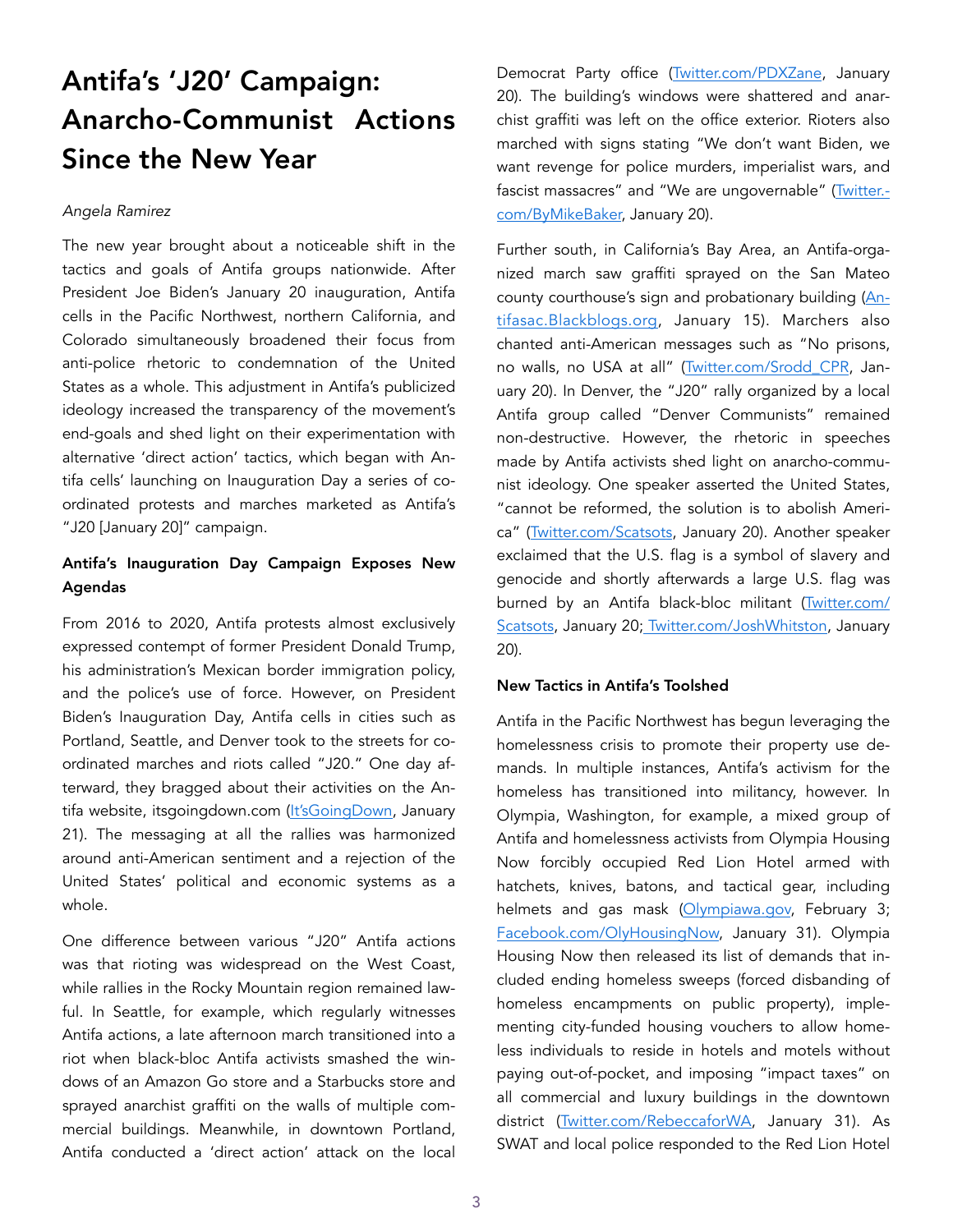occupation, hotel guests were forced to shelter in place in their rooms while staff hid in the building's basement. The occupation in Olympia mimicked tactics used by Portland Antifa in December 2020 during the occupation of a Travelodge motel, which indicated organizational learning between Antifa cells [\(Twitter.com/Tac](https://twitter.com/TacHousing/status/1343769375715692550)-[Housing](https://twitter.com/TacHousing/status/1343769375715692550), December 28, 2020).

On January 22 in Washington state, which has seen significant Antifa-related activity, Antifa also broke into Bellingham city hall, where they stole a U.S. flag and robbed a journalist's recording microphone after throwing a hot drink on him [\(Twitter.com/DeeDeeKIRO7,](https://twitter.com/DeedeeKIRO7/status/1352768804472852482?ref_src=twsrc%5Etfw%7Ctwcamp%5Etweetembed%7Ctwterm%5E1352768804472852482%7Ctwgr%5E%7Ctwcon%5Es1_&ref_url=https://thenomanzone.com/index.php/2021/02/04/washington-antifa-militancy-in-the-name-of-homeless-advocacy/) January 22). That same day, Antifa activists assaulted the co-founder of a local homelessness non-profit, Homes-Now, for filming them on his cell phone [\(Youtube.com/](https://www.youtube.com/watch?v=L7ltssHZkXM) [HomesNow](https://www.youtube.com/watch?v=L7ltssHZkXM), January 22). Following numerous confrontations between Antifa, the public, and city officials, the camp in Bellingham was scheduled for a sweep. However, upon discovering Bellingham Antifa requested backup from neighboring Antifa cells as far away as Portland to disrupt the sweep, the city was forced to expedite their operations to avoid a potentially dangerous situation [\(Twitter.com/ChoeShoe](https://twitter.com/choeshow/status/1354983912397627392?ref_src=twsrc%5Etfw%7Ctwcamp%5Etweetembed%7Ctwterm%5E1354983912397627392%7Ctwgr%5E%7Ctwcon%5Es1_&ref_url=https://thenomanzone.com/index.php/2021/02/04/washington-antifa-militancy-in-the-name-of-homeless-advocacy/), January 28). The sweep was conducted successfully. However, officers met resistance from local Antifa activists, who formed defensive lines in the road while brandishing wooden pallets as makeshift shields ([Twitter.com/ChoeShow,](https://twitter.com/choeshow/status/1354912468204572672) January 28).

Three days before the Bellingham 'direct action,' on January 19, Antifa conducted another 'direct action' attack on a San Francisco Immigration and Customs Enforcement (ICE) facility that involved shattering windows and spraying anarchist graffiti throughout the building exterior ([Kron4 News](https://www.kron4.com/video/san-francisco%E2%80%99s-citizenship-and-immigration-office-vandalized/6211670/), January 19). The following day, an anonymous article claiming credit for the vandalism was published on the anarchist news website indybay.com ([Indybay.com,](https://www.indybay.org/newsitems/2021/01/19/18839440.php) January 19). The author claimed that 30 "anti-racists" vandalized the building [\(Itsgoingdown.](https://itsgoingdown.org/keep-us-alive-and-vibrant-out-there-an-interview-with-political-prisoner-eric-king/)[com](https://itsgoingdown.org/keep-us-alive-and-vibrant-out-there-an-interview-with-political-prisoner-eric-king/), January 24; [itgoingdown.com,](https://itsgoingdown.org/outrage-grows-in-wake-of-brutal-government-crackdown-of-anti-racist-activists-in-manhattan/) November 7). The writer also stated the goal of the attack was to incite "a series of break-ins and breakouts from prisons and detention centers" nationwide.

## Antifa's Next Steps from Supporting Black Lives Matter to Social Media Adaptation

On February 3, Antifa's "Denver Communists" grouping held a Zoom conference on the subject of Marxism and Black Liberation. The meeting's special guest was cofounder of the Long Beach Black Lives Matter chapter, Michael Brown ([Facebook.com/DenverCommunists](https://www.facebook.com/events/161834872165120), February 3). On February 11, Antifa then marched in Seattle after an officer-involved shooting resulted in the death of Greg Taylor, who was being pursued by police officers after shooting two individuals, one of whom died. Body cam footage showed Greg Taylor attempting to shoot at police officers. Antifa and Black Lives Matteraligned groups organized a protest ([Twitter.com/PN-](https://twitter.com/PNWRAC/status/1359704559858249740)[WRAC,](https://twitter.com/PNWRAC/status/1359704559858249740) February 10[; Twitter.com/MrAndyNgo](https://twitter.com/MrAndyNgo/status/1359791379346513921), February 11). Antifa's continued focus on immigration, policing policies, and racial issues runs parallel to the goals of Black Lives Matter. Thus, it is likely Antifa groupings will continue to support the Black Lives Matter movement throughout 2021.

In August 2020, Facebook purged several Antifa webpages ([Washington Times,](https://www.washingtontimes.com/news/2020/aug/20/facebook-removes-980-antifa-related-groups-impleme/) August 20, 2020). In January 2021, Twitter also removed well-known Antifa accounts, including "The Base" and "It's Going Down" [\(Twitter.](https://twitter.com/MrAndyNgo/status/1352399672594345985?s=19) [com/MrAndyNgo,](https://twitter.com/MrAndyNgo/status/1352399672594345985?s=19) January 21). Antifa groupings and news websites have since begun moving to a new social platform called "Kolektiva.social" ([Mic.com](https://www.mic.com/p/inside-kolektiva-the-social-media-platform-built-by-anarchists-activists-42617028), November 10, 2020). That website was designed by anarchists to support their communications and news dissemination and is still in the early phases of adoption, but has attracted well-known groups such as Pacific Northwest's Youth Liberation Front, It's Going Down, and Antifa International ([Kolektiva.social](https://kolektiva.social/), September 2020).

The shift in U.S. political leadership following Joe Biden's January 20 inauguration has triggered Antifa cells to adopt a broadened set of Marxist-aligned demands while continuing to call for police abolition, open borders, and general anarchy. It can be expected Antifa cells nationwide will operate both autonomously and in alignment with Black Lives Matter as they continue to utilize riotous 'direct action' and experiment with militant homelessness and other new advocacy tactics.

*Angela Ramirez is an investigative journalist who runs TheNoMan'sLand Evening Post (www.thenomanzone. com).*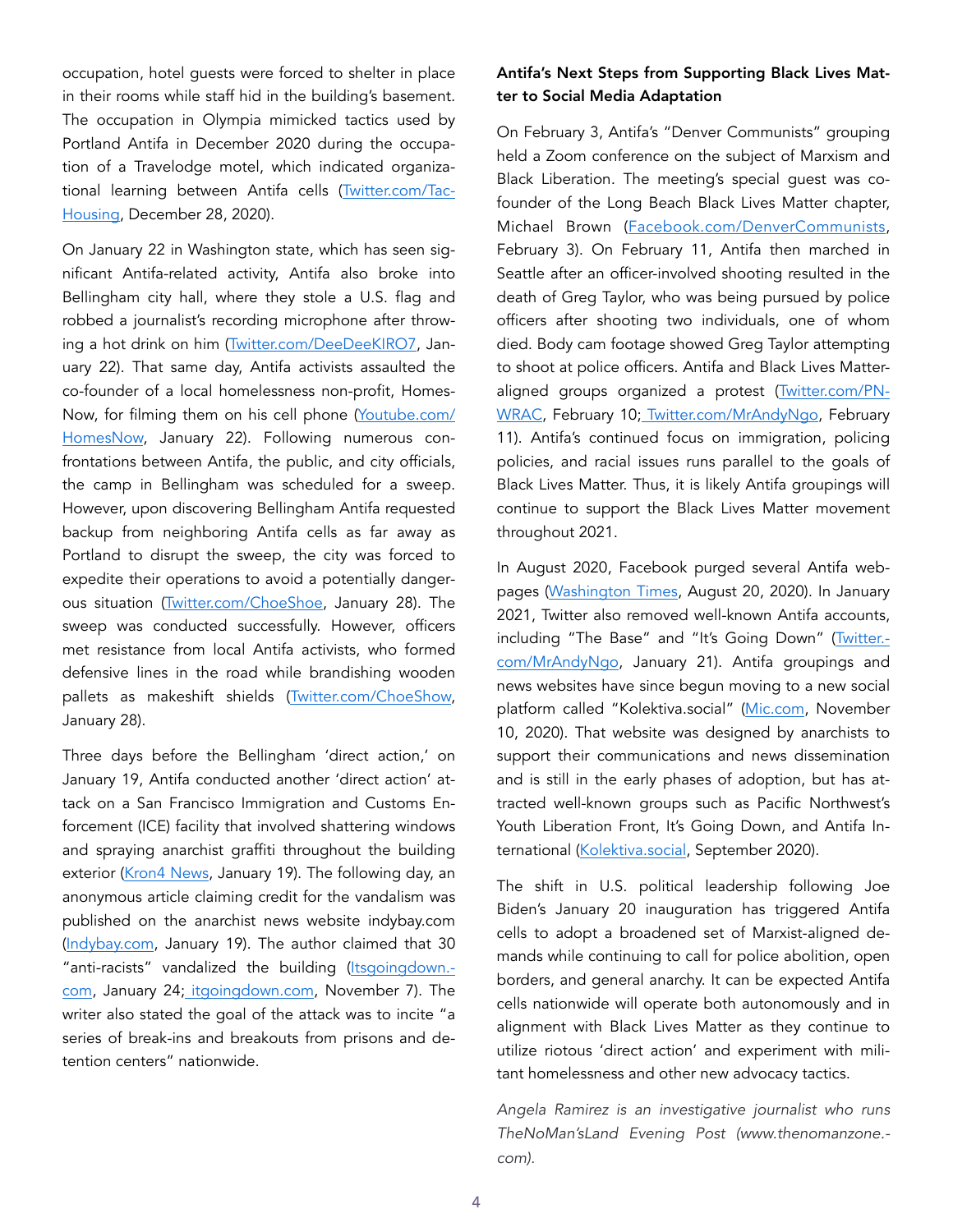## Islamic State Khorasan Province Attack on Hazaras Endangers Pakistan's Baluchistan Province

### *Syed Fazl-e-Haider*

On January 3, 11 coal miners from the minority Hazara Shiite community were killed in Pakistan's western Baluchistan province, reflecting the increasing security challenge in the restive province bordering Afghanistan and Iran. The attack also fuels sectarian tensions in Pakistan and raises concerns about the growing Islamic State (IS) presence in the province and banned Sunni sectarian militant outfits like Lashkar-e-Jhangvi (LeJ) and Jundullah merging with IS. Such a lethal merger also threatens the security of the \$62 billion China-Pakistan Economic Corridor (CPEC), which is the flagship project of China's Belt and Road Initiative (BRI).

### Islamic State in Khorasan Province's Allies in Pakistan

Islamic State Khorasan Province (IS-K) claimed responsibility for the massacre of the Hazara miners (Express [Tribune](https://tribune.com.pk/story/2278470/daish-claims-responsibility-for-killing-11-coal-miners-in-machh), January 3)(Express Tribune, January 3). The group released a graphic image that showed two armed men standing next to the bodies of the miners with the black IS flag seen. The Hazara community has been bearing the brunt of suicide bombings and targeted killings carried out by militant groups for the last two decades. LeJ, for example, claimed two major attacks in the Baluchistan provincial capital of Quetta in January and February 2013, which killed at least 180 Hazara people [\(Samaa TV,](https://www.samaa.tv/news/pakistan/2021/01/hazaras-under-attack-in-balochistan/)) January 5) (Samaa TV, January 5).

Meanwhile, Jundallah is a Sunni militant outfit fighting for the rights of the Sunni Baluch population of Iran's Sistan-Baluchistan province, which borders Pakistan's Baluchistan province. The group, which is believed to be based somewhere on the Pakistan-Iran border, has also been implicated in killing Hazaras on sectarian lines ([rferl.org](https://www.rferl.org/a/pakistan-hazaras-sectarian-crossfire/24908361.html), February 21, 2013). Jundullah and LeJ actually joined hands with IS in 2015, according to the Baluchistan government's intelligence report warning about growing IS footprints in the province. It stated that IS had asked those sectarian groups to merge ([Newslinemagazine](https://newslinemagazine.com/magazine/cover-story-our-own-worst-enemy/), September 2015). (Newslinemagazine, September 2015).

Former members of Tehreek-i-Taliban Pakistan (TTP), which has orchestrated numerous high-profile attacks in Pakistan, have also joined IS-K [\(Dawn,](https://www.dawn.com/news/1571172) July 26, 2020). Pakistani Prime Minister Imran Khan, meanwhile, accused India of backing IS-K in order to fuel unrest in Pakistan, especially Baluchistan. Khan, who visited Hazara communities a week after the January 3 IS-K attack, said, "Now this [attack] that has been claimed by ISIS...the opinion of all of us [and] our security agencies is that India is backing ISIS" [\(Dawn,](https://www.dawn.com/news/1600800/india-backing-is-to-spread-unrest-in-pakistan-pm-imran-on-hazara-killings) January 10).(Dawn, January 10).

## Pakistan, India, China, and Threats in Baluchistan **Province**

Last year, Pakistan's political and military authorities made public a dossier containing "proof" of Indian sponsorship of terrorism in the country. The dossier was also shared with the United Nations (UN) and Organization of Islamic Cooperation (OIC). Pakistan's Director General of the military's media wing alleged Indian intelligence agencies relocated 30 Indian IS militants from India to various camps along the Pakistan-Afghanistan border in a move to establish the "IS Pakistan wing." These militants were allegedly handed over to IS Commander Abdul Rehman Muslim Dost [\(Dawn,](https://www.dawn.com/news/1590441) November 15, 2020).(Dawn, November 15, 2020).

India is frustrated over the potential withdrawal of U.S troops under the U.S.-Taliban peace deal signed in February 2019 and the re-emergence of the Taliban as a stronger and politically more powerful group that could dominate war-torn Afghanistan ([Al-Araby,](https://english.alaraby.co.uk/english/indepth/2020/7/7/india-pakistan-proxy-war-a-real-threat-in-post-us-afghanistan) July 7, 2020). Furthermore, India is currently engaged in simultaneous border disputes with China in the Himalayas and with Pakistan in Kashmir [\(Dawn](https://www.dawn.com/news/1560156/explainer-whats-behind-the-latest-india-china-border-tension), May 29, 2020). New Delhi has also been opposed to CPEC, particularly its operations in the territory of Gilgit-Baltistan, which is claimed by India as part of the Kashmir dispute ([The News](https://www.thenews.com.pk/print/728014-india-s-campaign-against-cpec), October 12, 2020).

CPEC represents the convergence of both China's strategic interests. China is engaged in constructing CPEC to connect its westernmost Xinjiang province through a network of highways, railways, and energy pipelines to the strategically located Arabian Sea port of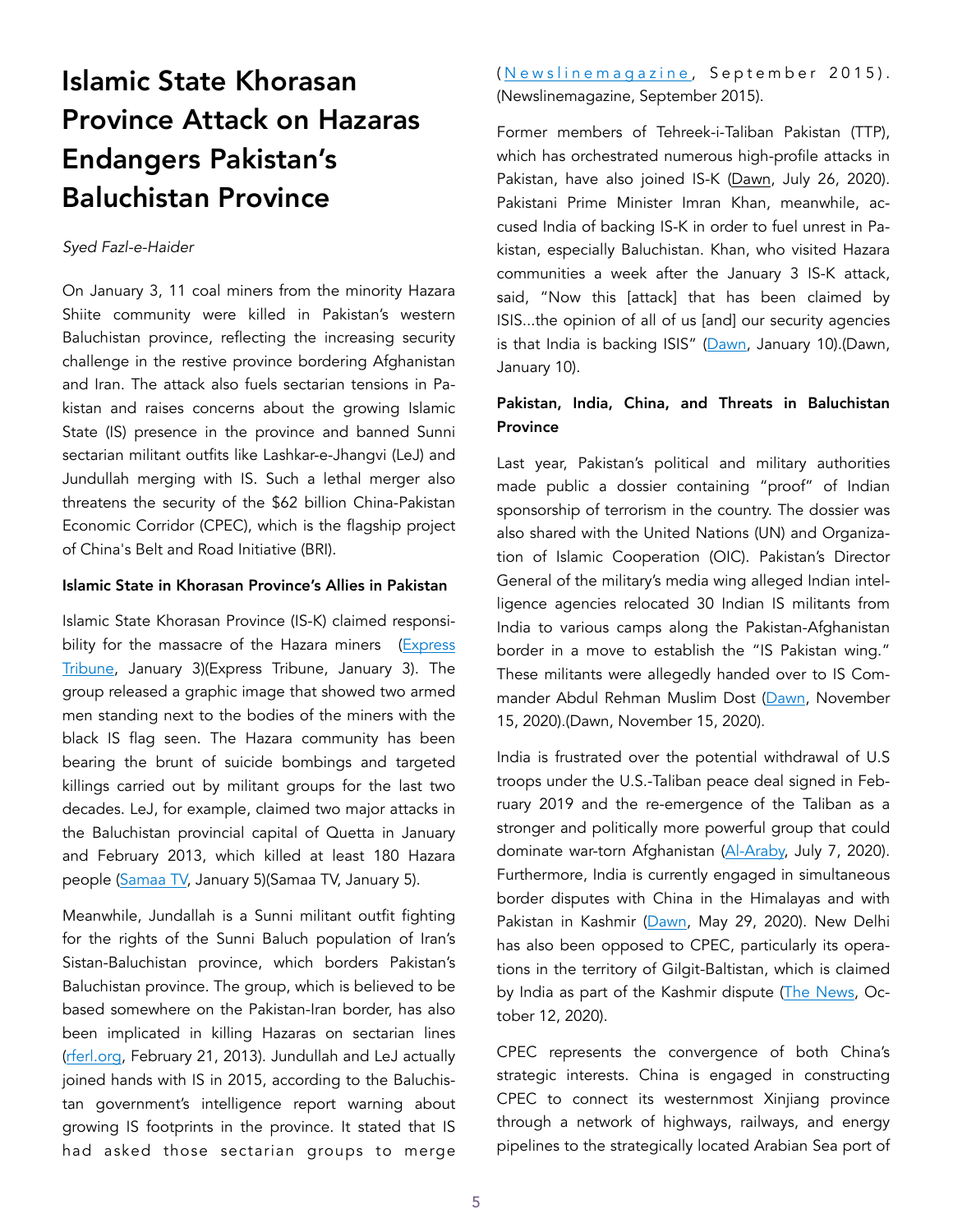Gwadar in Baluchistan. China has largely built and will operate the port. Unrest in Baluchistan, however, not only affects China, which is the biggest investor in the province, but also discourages other local development activities. Destabilization in the province disrupts Chinese-funded development projects worth over \$60 billion.

Chinese workers, engineers and projects have already become the targets of Baluch separatists, who have orchestrated several attacks in the past decade. For example, in 2018, Baluch rebels attacked the Chinese Consulate in Karachi, which was foiled by Pakistani security forces. Similarly, the separatists attacked a five-star hotel in Gwadar in 2019 and killed five people (Terrorism [Monitor,](https://jamestown.org/program/baluch-nationalist-separatist-militant-alliance-threatens-pakistani-security-forces/) February 12). With IS-K's Hazara killings in Baluchistan, the threat to the Chinese personnel their CPEC investments have increasingly posed a challenge for Pakistani forces.

### **Conclusion**

Jihadist and separatist/sectarian militant outfits in Baluchistan province are a significant security threat against Pakistani security and Chinese development projects. The simmering situation in Baluchistan province could also convert the province's insecurity into a regional affair involving Pakistan, China, and India. Moreover, the province is already emerging as a conflict zone, attracting IS militants from throughout the region.

*Syed Fazl-e-Haider is a contributing analyst at the South Asia desk of Wikistrat. He is a freelance columnist and the author of several books including the Economic Development of Balochistan (2004). He has contributed articles and analysis to a range of publications including Dawn, The Express Tribune, Asia Times, The National (UAE), Foreign Affairs, Daily Beast, New York Times, Gulf News, South China Morning Post, and The Independent.* 

## Yemen's Fate Hinges on The Battle for Marib

### *Michael Horton*

In early February, Yemen's Houthis—also known as Ansar Allah—began a renewed push to capture the oil and gas rich Marib governorate and its capital of the same name ([Arab News](https://www.arabnews.com/node/1806076/middle-east), February 9). After four weeks of intense and costly fighting, Houthi forces have encircled Marib city on three sides. To the west of the city, Houthi forces are now less than 11 kilometers from Marib's outskirts.

On February 21, the Houthis also stormed Marib city's prison and secured the release of prisoners held by the internationally-recognized government (IRG) of Yemen ([Hournews.net,](https://hournews.net/105906/-%D9%88%D8%B2%D8%A7%D8%B1%D8%A9-%D8%A7%D9%84%D8%AF%D8%A7%D8%AE%D9%84%D9%8A%D8%A9-%D9%81%D9%8A-%D8%AD%D9%83%D9%88%D9%85%D8%A9-%D8%B5%D9%86%D8%B9%D8%A7%D8%A1-%D8%AA%D9%83%D8%B4%D9%81-%D8%B9%D9%86-%D8%AA%D9%86%D9%81%D9%8A%D8%B0-%D8%B9%D9%85%D9%84%D9%8A%D8%A9-%D8%A3%D9%85%D9%86%D9%8A%D8%A9-%D9%84%D8%A5%D9%82%D8%AA%D8%AD%D8%A7%D9%85-%D8%A3%D8%AD%D8%AF-%D8%A7%D9%84%D8%B3%D8%AC%D9%88%D9%86-%D9%81%D9%8A-%D9%85%D8%A3%D8%B1%D8%A8) February 22). The operation, which was carried out by the Houthis' rapid reaction force, indicates both the proximity of Houthi forces to the city and the city's permeability to small groups of well-trained fighters.

The strategic importance of Marib to the Houthis, the IRG, and the whole of Yemen cannot be underestimated, and the stakes could not be higher for all parties involved in Yemen's interlocking wars. If the Houthis succeed in taking Marib governorate and its capital, the IRG will be dealt a blow from which it may not recover. The IRG's further diminishment will fundamentally alter the political terrain in Yemen at a time when other important regional political shifts are underway. The fate of Marib will, in many respects, decide the fate of Yemen for years to come.

### Military Overreach in Marib

The election of Joseph R. Biden as U.S. president has already shifted U.S. policy in the Middle East and, most specifically, in Yemen. The Trump administration's close relationship with Saudi Arabia and its crown prince, Muhammad bin Salman, has been replaced with a less permissive policy under the Biden administration. On February 4, President Biden, as part of a broader foreign policy speech, said that the war in Yemen must end and indicated that the U.S. would scale back its support for Saudi Arabia's offensive operations in Yemen [\(al-Jazeera](https://www.aljazeera.com/news/2021/2/4/biden-to-announce-a-special-envoy-for-yemen), February 4). The Biden administration also reversed the Trump administration's last-minute designation of the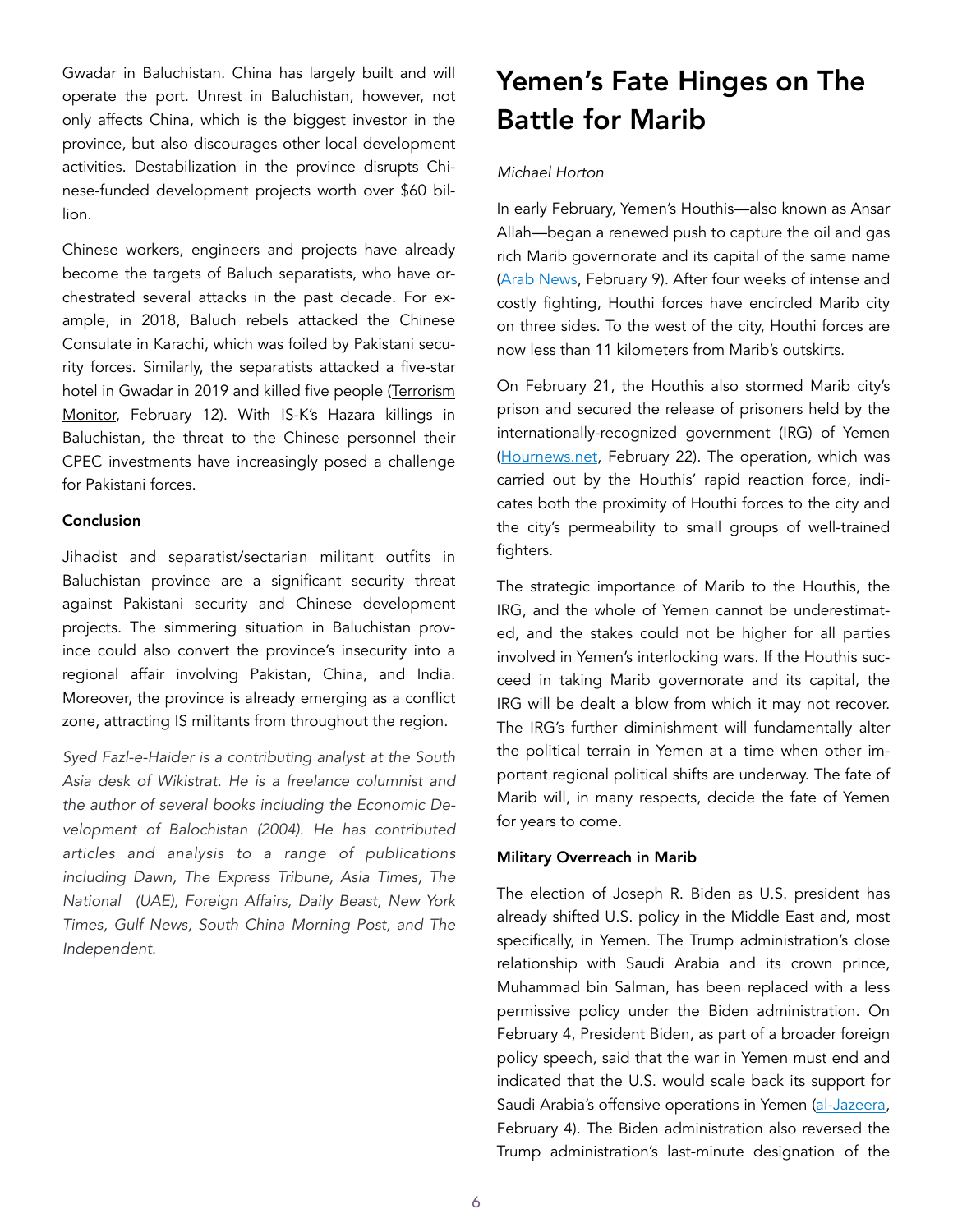Houthis as a foreign terrorist organization (FTO) [\(Arab](https://www.arabnews.com/node/1808196/middle-east)  [News,](https://www.arabnews.com/node/1808196/middle-east) February 13). These moves, along with the Biden administration's desire to restart negotiations with Iran over its nuclear program, have emboldened the Houthis and their primary regional ally, Iran.

While capturing Marib has long been a priority for the Houthis, the Biden administration's policy and changing regional dynamics altered the cost-benefit equation for the Houthi leadership. The Houthis previously circulated an offer to the IRG on Marib in lieu of a renewed offensive. The offer, which included nine points ranging from the IRG agreeing to not use Marib as a base for military operations to revenue sharing from oil sales, was refused by the IRG months ago. [1] Now that the offensive is underway, the Houthis have replaced this formal offer with more traditional ad-hoc negotiations through tribal elites.

The Houthi leadership believes that if the Houthis take Marib city and most of the governorate, their position as the preeminent political and military power in Yemen will be secure ahead of anticipated negotiations. However, substantial risks accompany the offensive in Marib. Since taking up positions on the outskirts of Marib city, the advance of the Houthis has slowed or become static in many areas. This is despite the fact that the Houthis now occupy mountains near the Marib dam that look down on the city. While the Houthis are consolidating control of their gains, they also face devastating airstrikes by the Royal Saudi Air Force (RSAF). [2] The airstrikes, combined with fierce and well-planned counter-attacks by a range of religiously inspired Salafist militias, tribal militias, and other forces loyal to the IRG, are taking a toll on the Houthis. The accuracy of the airstrikes, something RSAF has up to now struggled with, indicate that there is greater coordination between ground forces and the RSAF.

The Houthis use small highly mobile units of fighters, which makes them difficult to target from the air. However, the size of Marib city (which is home to two-million people) and the abundance of relatively flat terrain have made Houthi forces easier to target. Taking the city of Marib also requires the Houthis to amass men and arms in a way that makes them more vulnerable than they have been in previous campaigns. Casualties on all

sides, but especially for the Houthis, are increasingly heavy.

### Houthis' Shortages of Men and Money

The Houthis face two primary obstacles, both of which are being exacerbated by the fight for Marib: first, they cannot replace fighters fast enough; and, second, their revenue and cash shortages are severe. The shortage of fighters, especially well-trained ones, is acute, and has become even more so over the last six months. The Houthis have long used conscription to fill their ranks, but the most recent conscripts are younger, receive less training, and are paid, if they are paid at all, far less than they were six months ago. As a consequence, conscripts are far more inclined to flee from battle when they get the opportunity ([Asharq al-Awsat,](https://english.aawsat.com/home/article/2825036/houthis-form-specialized-taskforce-tracking-fighters-who-fled-battlegrounds) February 24). To make up for the conscript shortfall, the Houthis are recruiting, often forcibly, more foreigners, including those fleeing the conflict in Ethiopia's Tigray region ([al-Anba Online](https://sahafatak.net/show2254086.html), February 19). [3]

The Houthis' financial woes are equally difficult for them to address. Despite collecting 'taxes' from Yemeni businesses, businessmen, and tribal elites, the costs of the war far outstrip revenue. Instead of paying government employees and providing basic services, the vast majority of the taxes collected by the Houthis go toward the war. Conscription and the ad-hoc and often arbitrary collection of taxes both feed growing discontent with the Houthis and their government. A prolonged battle for Marib will make the Houthis' demands for money and men more rapacious, thereby exacerbating growing discontent. [4]

More significantly, a protracted battle for Marib will weaken the Houthis' southern and western fronts. The Houthis have already redeployed fighters from these fronts to Marib for the offensive there. The fighters that are left to defend positions in the south and west are primarily young recruits, who often have minimal training. Most of the Houthis' seasoned fighters have been re-deployed to Marib. [5] However, thus far, despite these vulnerabilities, the Houthis' southern and western fronts have not been attacked by rival forces.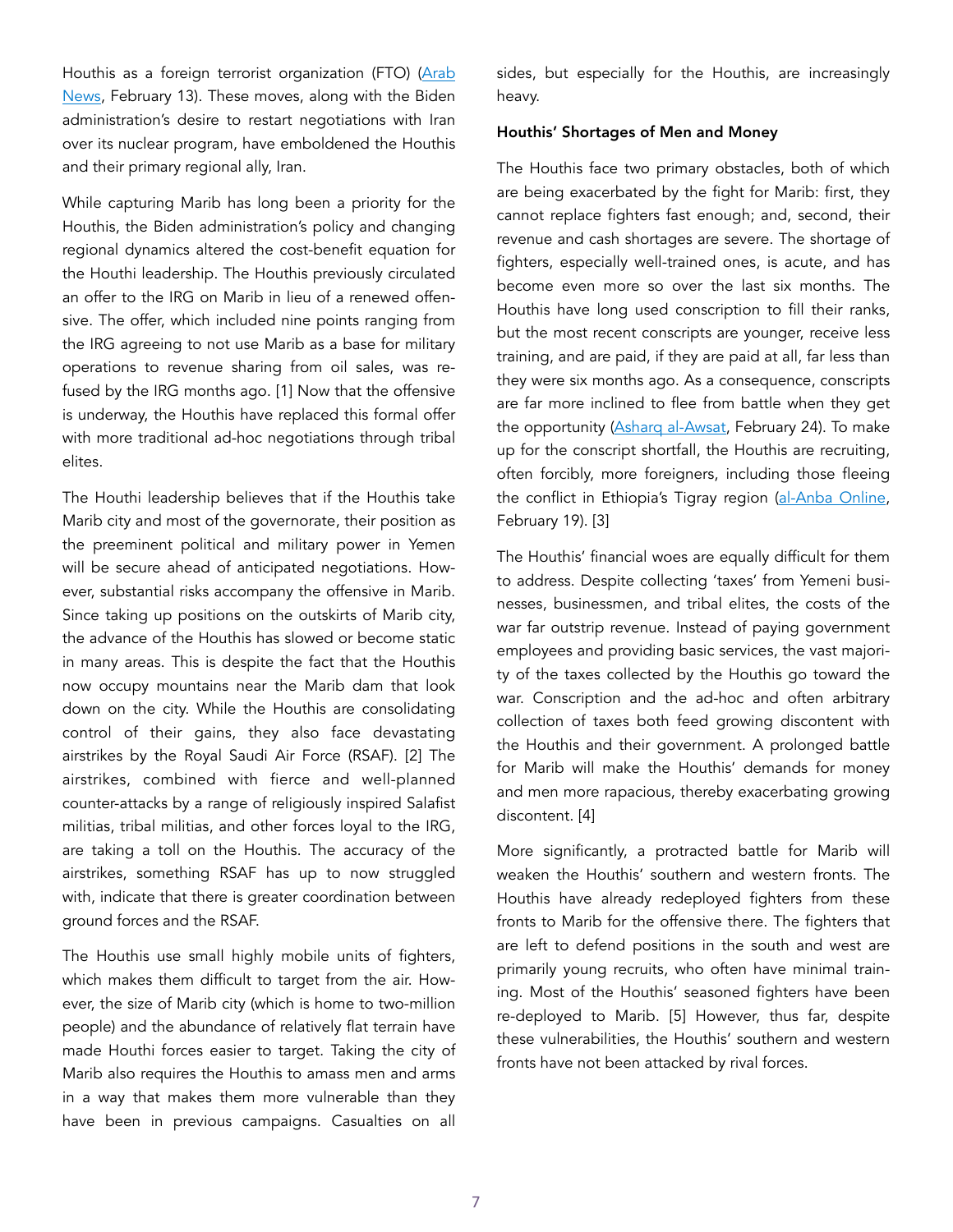## Yemen's Internationally Recognized Government's Last Stand

As Marib is the de-facto capital of Yemen's internationally recognized government, the loss of Marib would be a fatal blow for IRG President Abdrabbuh Mansur Hadi's government. While the IRG has contingency plans, including a retreat to parts of the Hadramawt governorate to the east, the loss of Marib could precipitate sweeping shifts in loyalty. Yemenis from all sides of the conflict would recognize that the pendulum of power has swung decisively in favor of the Houthis. This could prompt a recalibration of loyalties when Yemeni elites act to protect their long-term economic and political interests. These pragmatic calculations are what the Houthi leadership is counting on.

While the Houthis are best known for their formidable skills on the battlefield, they are also adept at making deals—at least domestically. They have often used a carrot and stick approach to secure the grudging loyalty of many of Yemen's elites and tribes. Even with their military acumen, the Houthis could not rule as they do without the tacit support of many of Yemen's powerful northern tribes.

The Houthis are not the only force in Yemen that would benefit from the demise of the IRG. Yemen's Southern Transitional Council (STC) is locked in its own intermittent battle with the IRG as it tries to assert control over southern Yemen. On Yemen's west coast, the Tihama Resistance Forces are fighting for greater autonomy and are not loyal to the IRG. Saudi Arabia has little influence over the Tihama Resistance Forces or the STC. Instead, its regional ally and competitor, the United Arab Emirates (UAE), wields influence over both forces.

While the STC is not directly involved in the fight against the Houthis in Marib, the battle is attracting Salafist militias from the south. These militias and their commanders are loosely allied with the STC. Their motivation to fight the Houthis stems more from a religious antipathy to the Houthis as Zaidi Shi'a than it does to any loyalty to the STC or the IRG. [6] Salafi-inspired militias, many of which have some overlap with more radical groups like AQAP, have long been welcomed by those tribes battling the Houthis.

Some indications also exist that Tariq Saleh, the nephew of Yemen's former president Ali Abdullah Saleh, is providing limited support to the IRG in its fight to retain Marib. Tariq Saleh commands the National Resistance Forces that are based near Taiz and in parts of Yemen's west coast. The National Resistance Forces are well-led and equipped thanks to Emirati support. However, moving significant numbers of forces to the frontlines in Marib is all but impossible over the short-term due to a lack of cooperation with rival militias.

If coordination between Yemen's anti-Houthi forces increases, the IRG and its tribal allies may hold Marib city. While the Houthis are still the most formidable fighting force in Yemen, they are in danger of being militarily over-extended. Despite their efforts to conscript and recruit as many men as they can, the battle for Marib is taking a serious toll on their forces, especially with conscripts routinely abandoning their positions and Houthi supply lines becoming stretched and frequently targeted by the RSAF. [7] Resupply issues now plague many of the Houthis' forward positions. If the IRG is able to rally support from anti-Houthi forces, and, more particularly, if some of those forces engage the Houthis on their southern fronts, the momentum in the battle for Marib will likely shift to the IRG.

### Yemen's Outlook

While their enemies and regional foes have consistently underestimated their military capabilities, the Houthis may be in danger of overestimating their own abilities. The offensive in Marib is pushing the Houthis up against their limits with respect to military and political power. The shift in U.S. policy has, however, emboldened the Houthis, and likely contributed to their decision to renew their offensive in Marib. This may be a miscalculation because if the Houthis do succeed in taking Marib, there will be dire humanitarian costs. Marib is home to roughly eight hundred thousand internally displaced persons (IDPs). The Houthis' mismanagement of a humanitarian crisis that will be largely of their own making may cause the international community, and the United States in particular, to be less supportive of inclusive negotiations.

As the Houthis grapple with a humanitarian crisis caused by their offensive, they will be hard pressed to maintain consistent control of Marib. Even if they are able to